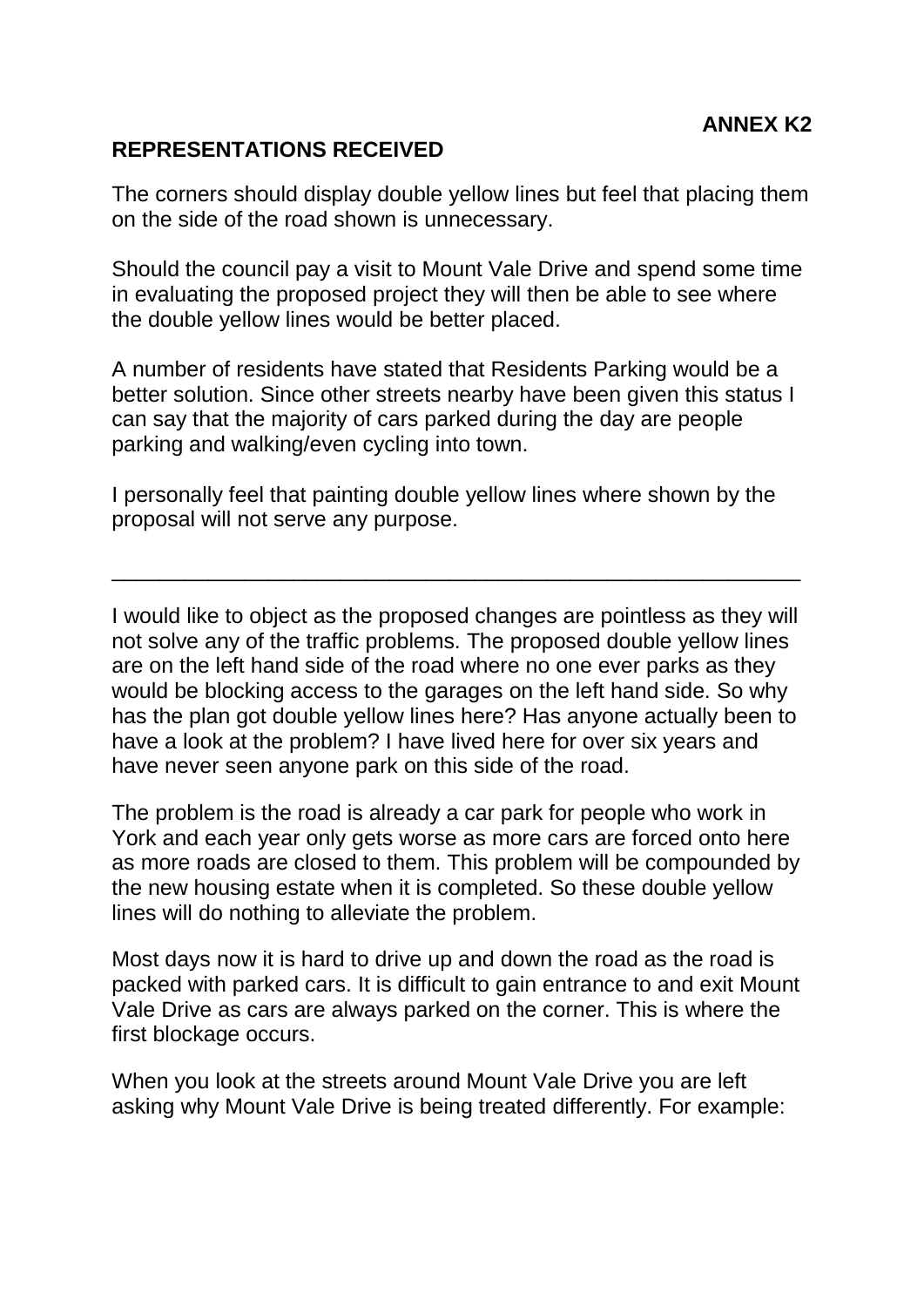1) How come St Aubyn's and Trentholme Drive have parking restrictions to stop them being used as car parks and Mount Vale Drive has not? All you have done is force all the cars into Mount Vale Drive.

2) How come Pulleyn Drive has double yellow lines at the beginning of the road when it is a straight road and Mount Vale Drive with a dangerous obscured bend has only a few metres of yellow lines at the beginning?

Access to Towton Avenue, the new estate (when completed), and the top houses of Mount Vale Drive is getting increasingly difficult and will become even more difficult when the new houses in the new estate are finished. I would have thought the object here is to foresee the worsening problem in the future and act accordingly now. Which ultimately saves the council a lot of money in the future when all the same objections are raised again and the whole process has to be repeated.

I believe further restrictions should be put in the place. The double yellow lines should be on the right hand side of the road and should be extended to cover the full length of Mount Vale Drive. This does not inconvenience anyone as every house has off street parking in this road. This would ensure easy access to the new estate as well as Moorgarth and Towton Avenue and the residents of Mount Vale Drive.

\_\_\_\_\_\_\_\_\_\_\_\_\_\_\_\_\_\_\_\_\_\_\_\_\_\_\_\_\_\_\_\_\_\_\_\_\_\_\_\_\_\_\_\_\_\_\_\_\_\_\_\_\_\_\_\_\_

We strongly object the above proposal in Mount Vale Drive due to following reasons:

1. We have been requesting through years the restriction of parking in the street due to the street shape and dimension. As it is not straight, it has difficult visibility for coming and outgoing vehicles. This has not been addressed over the years.

2. Cars and vans park alongside the beginning of Mount Vale Drive not allowing any possibility of manoeuvre for drivers or cyclists causing distress and shock in several occasions when one or the other escape near accidents.

3. There have been an attitude of ignoring our request, and this proposal will not relief the problem as cars will be allowed to park in the opposite side of the proposal as it is happening at the moment.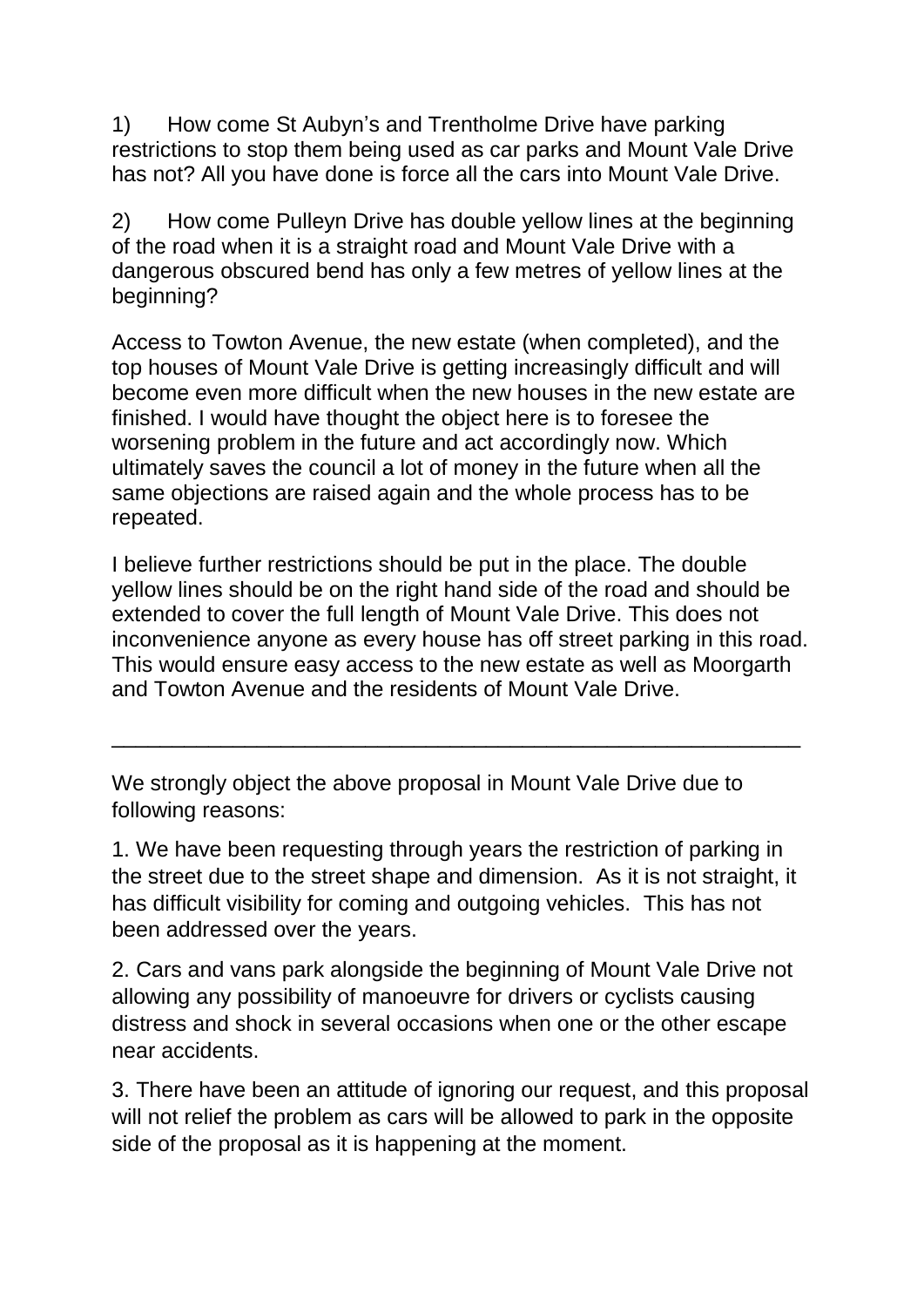4. This proposal would be a waste of resources for the council as it is not sorting out the issue that the neighbours experience at the moment and it is going to cause more waste of tax payers resources including our own mental health as we will have to continue requesting the ban of parked vehicles on both sides of the street from the beginning of the street until the end.

5. There is currently a building site which has increased the number of lorries using the street and now there is a temporary ban in some part of street. This temporary ban is not good enough as there is an increase in the danger cause for my children and husband that bike everyday along the street facing cars and lorries and having to give way as there are cars parked to one side of the street obstructing it.

6. As you can check from your files, our request dates for over 4 years now when we have witnessed other roads nearby St Aubyn's, Trentholme and Pulleyn Drive achieving the parking ban. This issue is not clear as why the council decided that they do qualify for this restriction while this street with a curve with more vehicles coming and going, was not suitable.

7. After the conclusion of the new estate, there are going to be even more vehicles in this street with cars parked alongside making it even more unsafe and then environmentally unfriendly as cars will remain stationery while others are able to pass through.

We request the full ban of parked vehicles on both sides of the street from its beginning to its end to make it safer for pedestrians and cyclists. Neighbours have their own drives in their homes so this won't be affected.

We doubt that this proposal was properly planned by someone who has studied the issues, location and requests as well as the safety hazards. It is only a red tape procedure which won't achieve anything just keeping the situation in a status quo for many more years. All this situation is causing lots of distrust when we have approached the authorities to remediate the situation.

We would expect now, a reconsideration of this proposal with more common sense taking in consideration the benefit of the neighbours using the street for their journeys in cars and bikes and not of those who leave their vehicles there to do any other activities.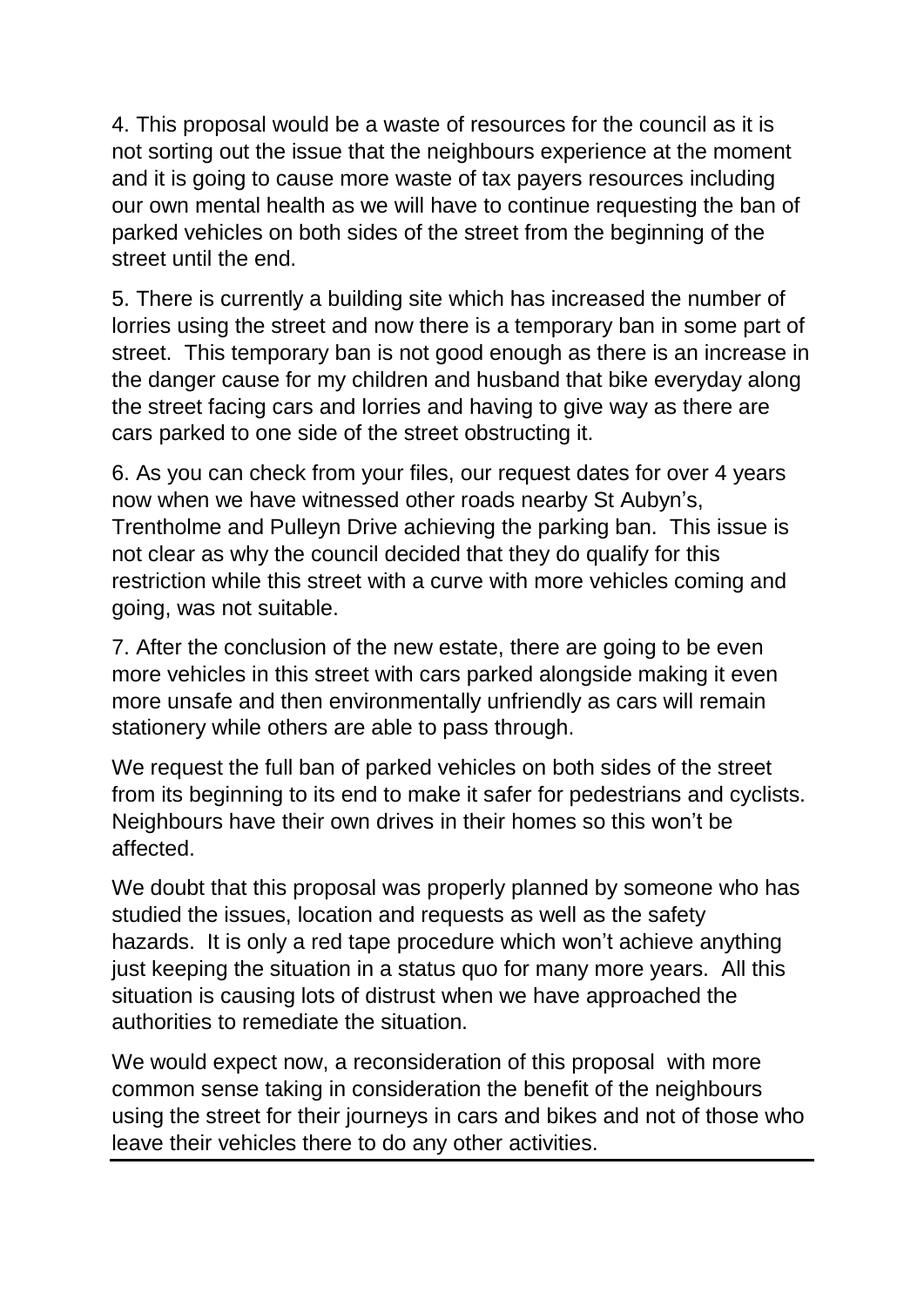I support the proposed No Waiting at Any Time restriction for Moorgarth Avenue and Mount Vale Drive, however I would go as far as to say that the restriction needs extending.

Please increase the length of the Moorgarth Avenue restriction so that it goes 10 metres west from the projected western property boundary on the north side of no 1 Moorgarth Avenue, rather than the proposed 5 metres. We reside at no 2 Moorgarth Avenue and frequently witness the hazard caused by cars parking along this stretch (i.e opposite no 3 Moorgarth Avenue) - these vehicles force cars exiting Moorgarth Avenue directly and dangerously into the path of vehicles entering. There are cars parked on this stretch every day and the other restrictions being proposed, will make this parking spot even more desirable. Concerns were raised by residents regarding parking and traffic when objections were made to City of York Council regarding the current Mount School development (application: 18/01655/FULM).

I also believe consideration should be given to applying the same No Waiting at Any Time restriction to the corners of Towton Avenue; here too the sight lines into these corners are extremely difficult and we cannot afford for cars to be parked.

Upon receiving your proposals to put double yellow lines in the positions shown in the letter I find this a total waste of time effort and money.

\_\_\_\_\_\_\_\_\_\_\_\_\_\_\_\_\_\_\_\_\_\_\_\_\_\_\_\_\_\_\_\_\_\_\_\_\_\_\_\_\_\_\_\_\_\_\_\_\_\_\_\_\_\_\_\_\_

You have shown double yellow lines on the left hand side of the road as you enter Mount Vale Drive from Tadcaster road, people do not park on the left anyway, people normally park on the right. In this case what is the point of putting double yellow lines on the side that no one parks?

I agree that double yellows lines should be placed on the bends, both left hand and right hand bends as you travel further into Mount Vale Drive.

I also agree double yellow lines should be placed on the bends as you turn into Moorgarth Avenue on both sides. This has been seen as a very restrictive area when cars are parked on both sides.

The council should at least come into Mount Vale Drive and spend time in evaluating the proposed project to take notice of the best positions for the double yellow lines and obviously I feel this has not been done.